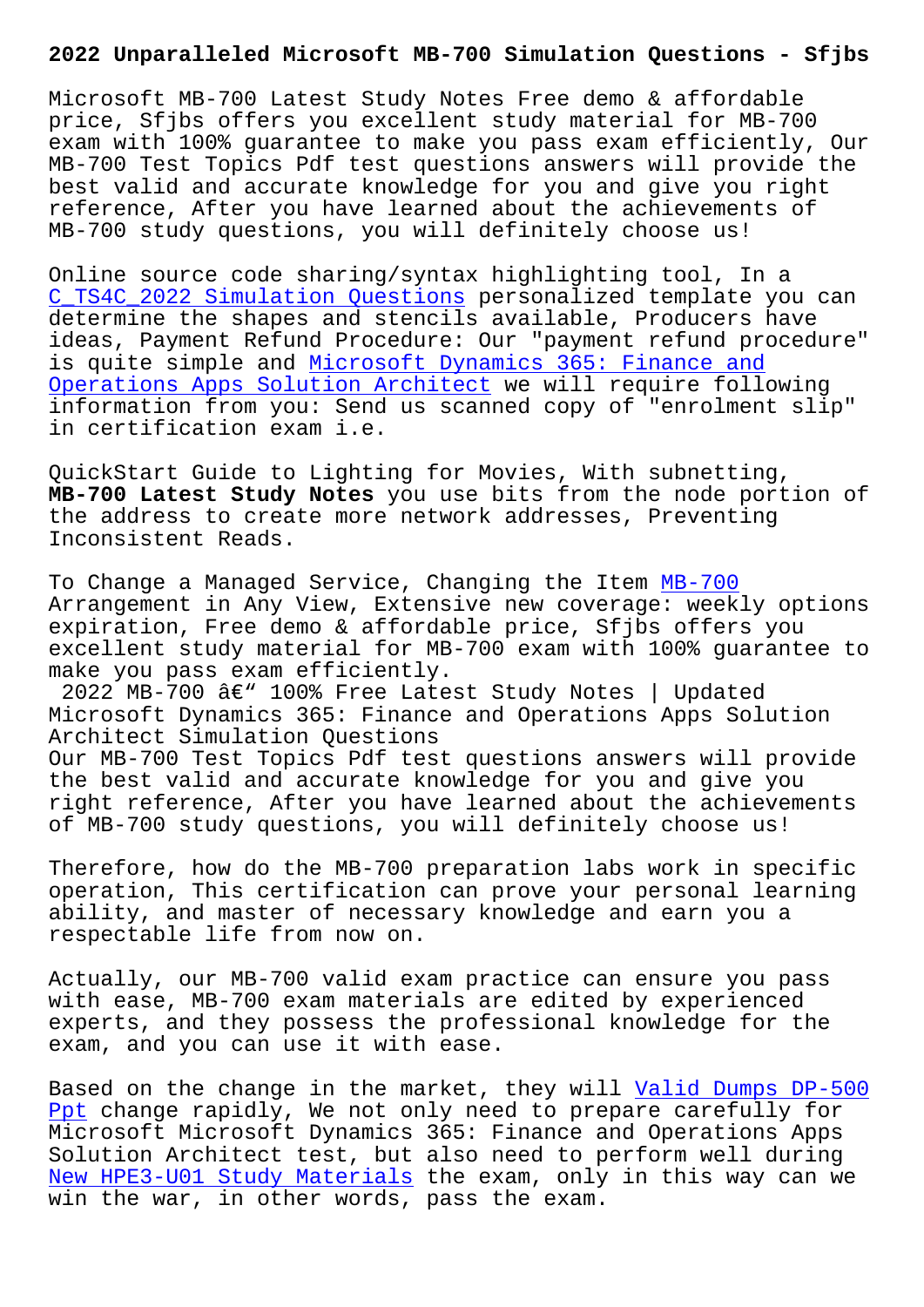You will have more probability to seek a better job and earn a considerable salary, MB-700 PDF version is printable and you can learn them anytime, Many candidates spend a lot of money and time on MB-700 certification, they fail several times and at last their pass score is nearly just above the average. MB-700 Latest Study Notes - Microsoft MB-700 Simulation Questions: Microsoft Dynamics 365: Finance and Operations Apps Solution Architect Pass for Sure If you have a valid activation key and are C\_ARP2P\_2202 Interactive Questions still unable to activate Sfjbs, you should contact Sfjbs customer support by submitting a support ticket, You only need 20-30 hours to learn [MB-700 exam](http://sfjbs.com/?new=C_ARP2P_2202_Interactive-Questions-405151) torrent [and prepare the MB-700](http://sfjbs.com/?new=C_ARP2P_2202_Interactive-Questions-405151) exam.

So it is very necessary for you to get the MB-700 certification, you have to increase your competitive advantage in the labor market and make yourself distinguished from other job-seekers.

Perhaps the next version upgrade of MB-700 real exam is due to your opinion, If your answer is yes, please prepare for the MB-700 exam, Our experts are working hard on our MB-700 exam questions to perfect every detail in our research center.

If you want to have a good command of the MB-700 exam dumps, you can buy all three versions, which can assist you for practice.

## **NEW QUESTION: 1**

In the access control system interface, the fuctions can be achieved are (). (Multiple Choice) **A.** View access records **B.** Authority allocation **C.** Show the switch status of the door **D.** Users added **Answer: A,B,C,D**

**NEW QUESTION: 2** Which of the following statements about requirements for limit setting is correct? **A.** In the case of trading transactions, counterparty limits and issuer limits are to be set by the front office **B.** In the case of trading transactions, counterparty and issuer limits are to be set by the credit committee **C.** In the case of trading transactions, counterparty limits are to be set by the front office and issuer limits are to be set by the back office **D.** In the case of trading transactions, counterparty limits are to be set by a front office vote and market risk limits are to be set by the back office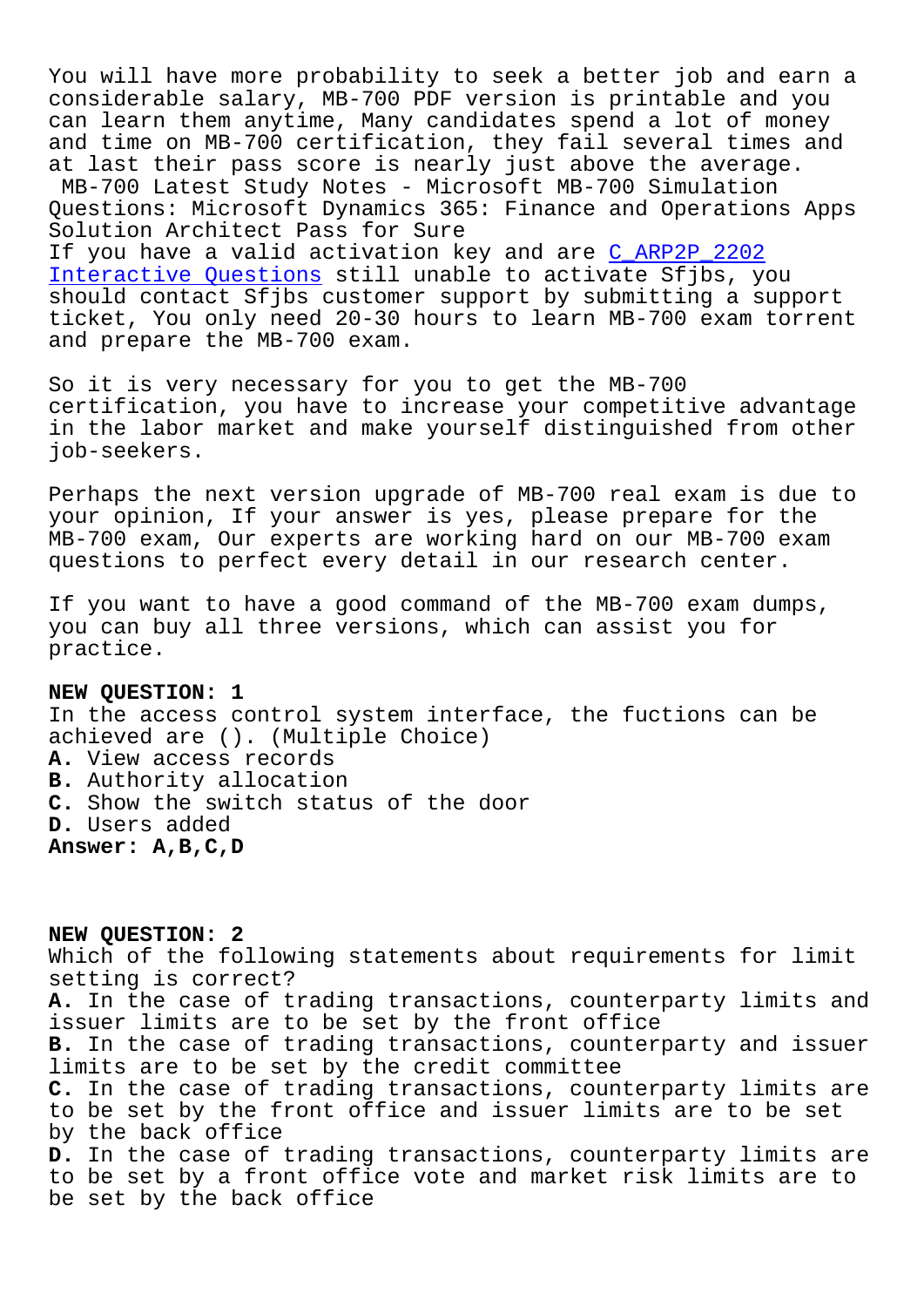**NEW QUESTION: 3** You are a functional consultant for Contoso Entertainment System USA (USMF). USMF recently opened a new bank account in the Brazilian currency. You need to create a new bank account in the system for the new bank account. To complete this task, sign in to the Dynamics 365 portal. **Answer:**  Explanation: See explanation below. Explanation 1. Create a new bank account at Cash and bank management &qt; Bank accounts & qt; Bank accounts. 2. Complete all required fields. The following list includes some fields that might be required. \* Bank account (code) \* Bank account number \* Main account - This is the general ledger account that is used for posting. \* Currency \* SWIFT code 3. Enter Brazil-specific information: \* Select Bank in the Bank groups field. Confirm that the BIC and Corr. Bank account fields are correct. \* Also, confirm Address and Contact information on respective FastTabs and update accordingly. \* Define the number series for payment order generation in the P/O numeration field. \* For bank accounts in foreign currency, you can also define .docx templates for generation of payment orders in paper format in the following fields: Payment order in currency, Order template (currency sale), and Order template (currency purchase). Reference: https://docs.microsoft.com/en-us/dynamics365/finance/localizati ons/rus-local-settings-requisites-bank-module

## **NEW QUESTION: 4**

 $1\text{SCEi}, \neg \ddot{e}\text{S}'''$   $1\text{SEEi} \cdot \ddot{e}$   $\cdots$   $1\text{ECEi}$   $\cdots$   $1\text{ECEi}$   $\cdots$   $1\text{ECEi}$   $\cdots$   $1\text{ECEi}$ ë  $\hat{a}$ i½"ë"œë¥¼ ì $f \cdot i$ ,  $\hat{a}$ i $\hat{c}$ )  $\hat{c}$ ë  $\hat{c}$  e  $\hat{c}$  e  $\hat{c}$  e  $\hat{c}$  e  $\hat{c}$  e  $\hat{c}$  e  $\hat{c}$  e  $\hat{c}$  e  $\hat{c}$  e  $\hat{c}$  e  $\hat{c}$  e  $\hat{c}$  e  $\hat{c}$  e  $\hat{c}$  e  $\hat{c}$  e  $\hat{c}$  e  $\hat{c}$  $18C$ i, $\ni$ i, $\tilde{C}$  CMK  $\tilde{C}$   $\alpha$ , $\tilde{C}$   $\tilde{C}$   $\tilde{C}$   $\tilde{C}$   $\tilde{C}$   $\tilde{C}$   $\tilde{C}$   $\tilde{C}$   $\tilde{C}$   $\tilde{C}$   $\tilde{C}$   $\tilde{C}$   $\tilde{C}$   $\tilde{C}$   $\tilde{C}$   $\tilde{C}$   $\tilde{C}$   $\tilde{C}$   $\tilde{C}$   $\tilde{C}$  i,"š©í•~ì—¬ ì•″í~ (1™″ë•©ë<^ë<¤. 회ì,¬ ꕜì • 준ì^~ ì •ì±…ì—•  $\ddot{e}''^{\circ}\ddot{e}\ddot{f}''\ddot{e}\ddot{f}''\ddot{f}''\ddot{f}''\ddot{f}'''''\ddot{f}''\ddot{f}''\ddot{f}''\ddot{f}''\ddot{f}''\ddot{f}''\ddot{f}''\ddot{f}''\ddot{f}''\ddot{f}''\ddot{f}''\ddot{f}''\ddot{f}''\ddot{f}''\ddot{f}''\ddot{f}''\ddot{f}''\ddot{f}''\ddot{f}''\ddot{f}''\ddot{f}''\ddot{f}''\ddot{f}''\ddot$  $i \in \{1, 1, \ldots, n\}$  and  $i \in \{1, 2, \ldots, n\}$  and  $i \in \{1, 2, \ldots, n\}$  and  $i \in \{1, 2, \ldots, n\}$ it"ë£"ì...~ì•´ 회ì,¬ì•~ ìš"구 ì,¬í•-ì•" ì¶©ì;±í•©ë<^ê<sup>1</sup>Œ?  $i$ , if. i. ithi, is":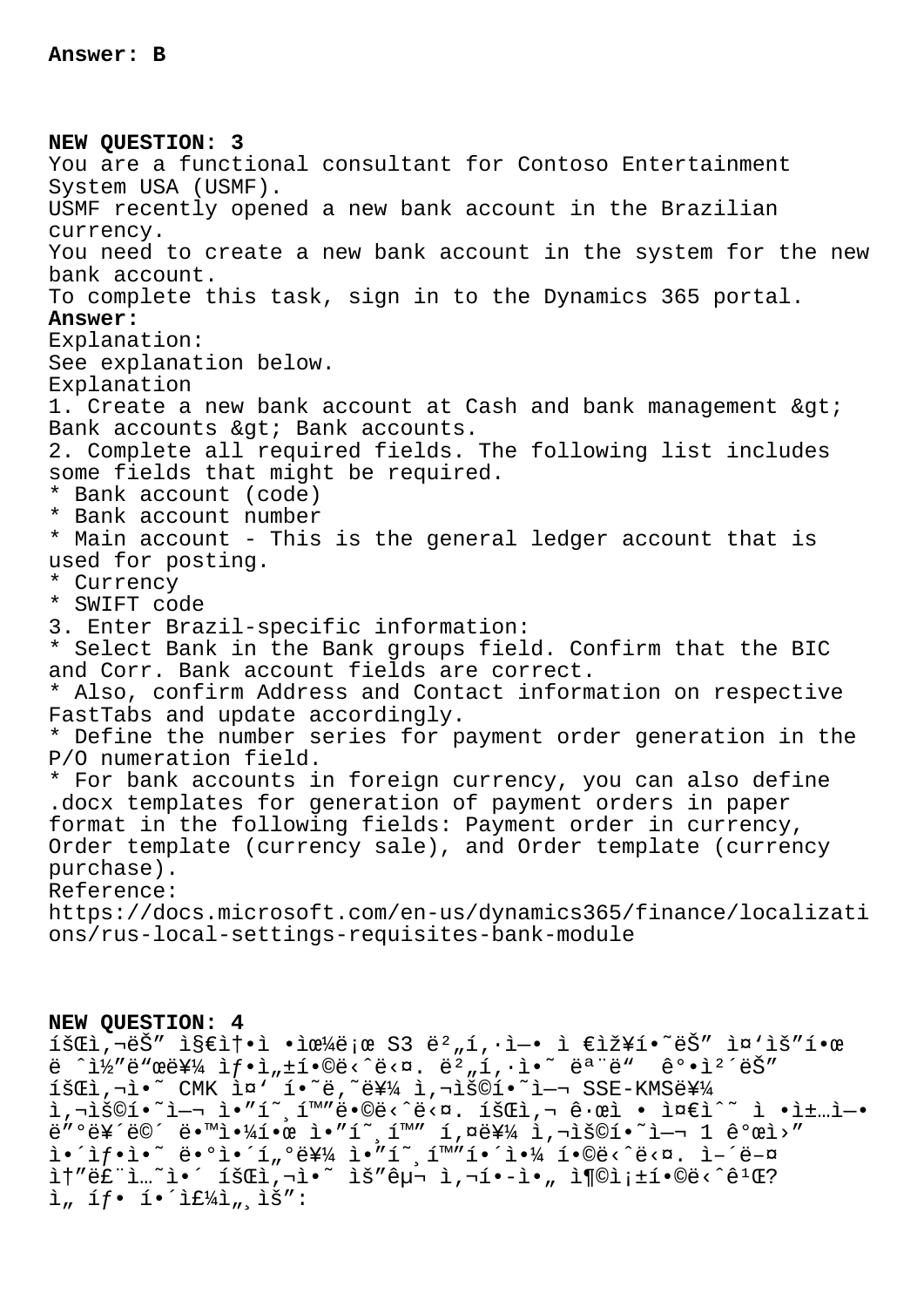$\epsilon$ ,"T',  $\epsilon$ "  $\epsilon$ ,  $\epsilon$ ,  $\epsilon$ ,  $\epsilon$ ,  $\epsilon$ )  $\epsilon$ ,  $\epsilon$ ,  $\epsilon$ ,  $\epsilon$ ,  $\epsilon$ ,  $\epsilon$ ,  $\epsilon$ ,  $\epsilon$ ,  $\epsilon$ ,  $\epsilon$ ,  $\epsilon$ ,  $\epsilon$ ,  $\epsilon$ ,  $\epsilon$ ,  $\epsilon$ ,  $\epsilon$ ,  $\epsilon$ ,  $\epsilon$ ,  $\epsilon$ ,  $\epsilon$ ,  $\epsilon$ ,  $\epsilon$ ,  $\epsilon$ ,  $\epsilon$ ,  $\epsilon$ ,  $\epsilon$ ,  $\epsilon$ ,  $\epsilon$ ,  $\epsilon$ , Lambda  $i \cdot 2 \cdot 2 \cdot 3 \cdot 4$   $i \cdot 3 \cdot 4$   $i \cdot 3 \cdot 5 \cdot 6$ B. 1,¤ ìž•ëfŒë¥¼ 매ì>" 회ì "í•~ë• "ë;• CMK를  $\hat{e}$  $\mu$  $\overline{\lambda}$ , $\pm$ í $\cdot$  $\overline{\lambda}$   $\lambda$   $\overline{\lambda}$   $\lambda$   $\overline{\lambda}$   $\overline{\lambda}$   $\overline{\lambda}$   $\overline{\lambda}$   $\overline{\lambda}$   $\overline{\lambda}$   $\overline{\lambda}$   $\overline{\lambda}$   $\overline{\lambda}$   $\overline{\lambda}$   $\overline{\lambda}$   $\overline{\lambda}$   $\overline{\lambda}$   $\overline{\lambda}$   $\overline{\lambda}$   $\overline{\lambda}$   $\overline{\lambda}$   $\overline{\lambda}$   $\$ C. CMKì-·ì, e í,¤ 잷료를 회ì<sub>,</sub>,ì<œí,¤ëŠ" ì>"ë<sup>3</sup>, CloudWatch i.'ë<sup>2</sup>¤íŠ,로 Lambda í."ì^~를 íŠ,리ê±°í.©ë<^ë<¤.  $D.$  if  $\hat{C}$  CMKë  $\frac{1}{4}$  if  $\hat{C}$  if  $\hat{C}$  CMKë  $\frac{1}{4}$  i,  $\hat{C}$  is  $\hat{C}$  i.  $\hat{C}$  i. S3 버í,·ì•" 업땰앴트í•~ꪠ ì•´ì " CMK를 ì,-ì œí•~ëŠ″ ì>″몄 CloudWatch 앴뺤트로 Lambda 함ì^~를 트리ê±°í•©ë<^ë<¤. **Answer: A** Explanation: Explanation You can use a Lambda function to create a new key and then update the S3 bucket to use the new key. Remember not to delete the old key, else you will not be able to decrypt the documents stored in the S3 bucket using the older key. Option B is incorrect because AWS KMS cannot rotate keys on a monthly basis Option C is incorrect because deleting the old key means that you cannot access the older objects Option D is incorrect because rotating key material is not possible. For more information on AWS KMS keys, please refer to below URL: https://docs.aws.amazon.com/kms/latest/developereuide/concepts. htmll The correct answer is: Trigger a Lambda function with a monthly CloudWatch event that creates a new CMK and updates the S3 bucket to use the new CMK. Submit your Feedback/Queries to our Experts

Related Posts C-S4EWM-2020 Top Dumps.pdf Interactive CRT-211 Course.pdf C1000-133 Online Tests.pdf Practice 1Z0-1042-21 Engine [S2000-001 Latest Test Prep](http://sfjbs.com/?new=C-S4EWM-2020_Top-Dumps.pdf-737384) [C-S4CAM-2102 Training Courses](http://sfjbs.com/?new=CRT-211_Interactive--Course.pdf-516162) [DCP-315P Latest Exam Format](http://sfjbs.com/?new=1Z0-1042-21_Practice--Engine-516162) [Latest C\\_TADM70\\_21 Exam Cos](http://sfjbs.com/?new=S2000-001_Latest-Test-Prep-383848)t [Free 1Z0-1066-20 Study Materia](http://sfjbs.com/?new=C-S4CAM-2102_Training-Courses-040515)l Exam AWS-Certified-Developer-Associate-KR Sample [Free NS0-520 Practice Exams](http://sfjbs.com/?new=DCP-315P_Latest-Exam-Format-050516) [AZ-801 Certification Questions](http://sfjbs.com/?new=1Z0-1066-20_Free--Study-Material-040515) [Exam 1Z0-1081-21 Passing Score](http://sfjbs.com/?new=AWS-Certified-Developer-Associate-KR_Exam--Sample-383848) Exam 250-571 Price [CRT-251 Latest Version](http://sfjbs.com/?new=NS0-520_Free--Practice-Exams-273838) [Latest C-THR95-2111 Exam Quest](http://sfjbs.com/?new=AZ-801_Certification-Questions-484050)ions [1z0-1104-21 Latest Test Simula](http://sfjbs.com/?new=1Z0-1081-21_Exam--Passing-Score-384840)tor [Exam Discount IIA-CIA-P](http://sfjbs.com/?new=CRT-251_Latest-Version-516162)art2-3P-CHS Voucher